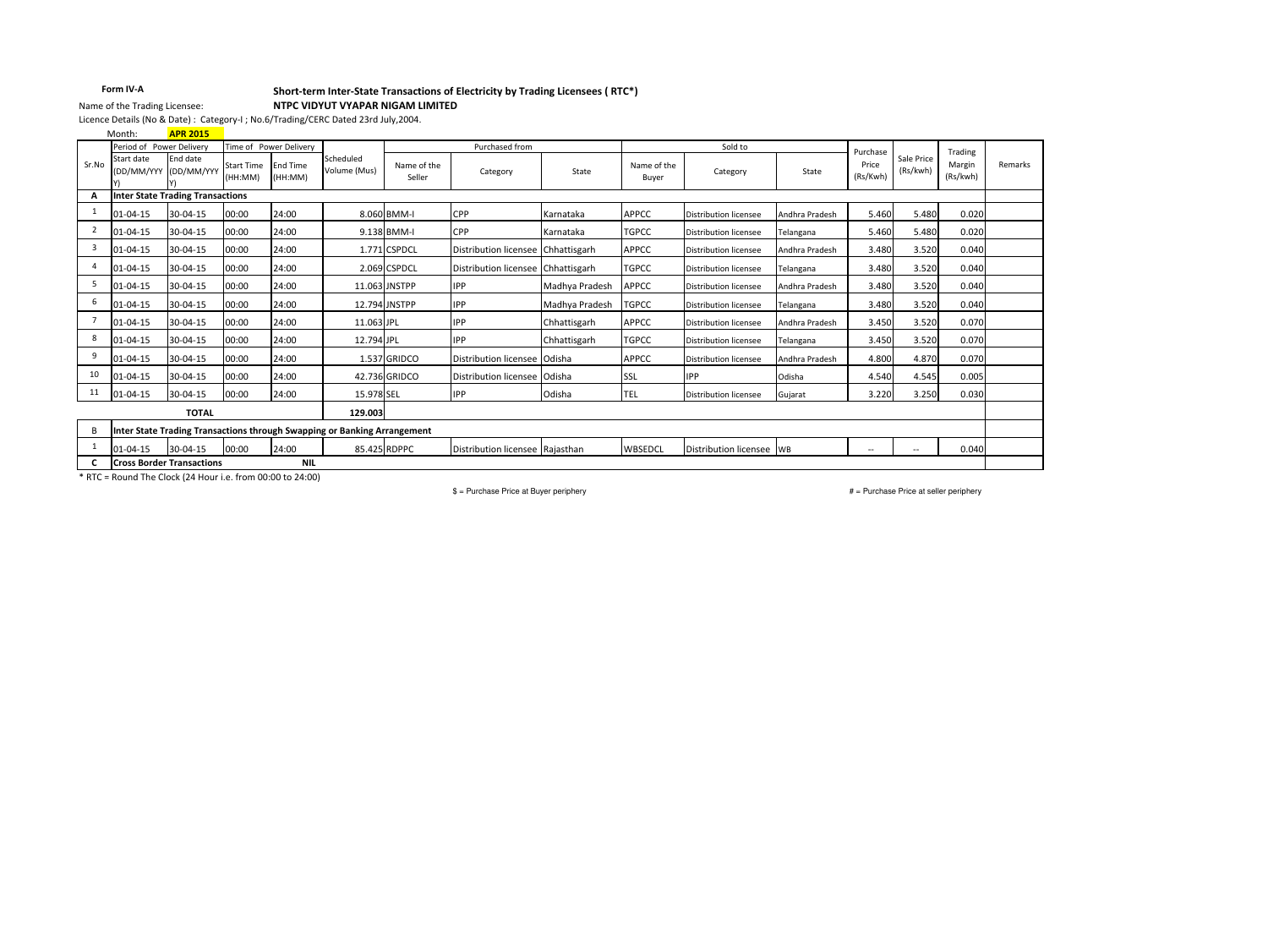#### Form IV-B

## Form IV-B<br>Name of the Trading Licensee: Short-term Inter-State Transactions of Electricity by Trading Licensees (Peak\*)

## NTPC VIDYUT VYAPAR NIGAM LIMITED

Licence Details (No & Date) : Category-I ; No.6/Trading/CERC Dated 23rd July,2004.

|       | Month:                           | <b>APR 2015</b>          |                              |                     |                           |                                                                               |          |       |                      |          |       |                   |                        |                    |         |
|-------|----------------------------------|--------------------------|------------------------------|---------------------|---------------------------|-------------------------------------------------------------------------------|----------|-------|----------------------|----------|-------|-------------------|------------------------|--------------------|---------|
|       | Period of Power Delivery         |                          |                              | Time of Power       |                           | Purchased from                                                                |          |       | Sold to              |          |       | Purchase          |                        | Trading            |         |
| Sr.No | Start date<br>(DD/MM/YYY         | End date<br>(DD/MM/YYYY) | <b>Start Time</b><br>(HH:MM) | End Time<br>(HH:MM) | Scheduled<br>Volume (Mus) | Name of the<br>Seller                                                         | Category | State | Name of the<br>Buyer | Category | State | Price<br>(Rs/Kwh) | Sale Price<br>(Rs/kwh) | Margin<br>(Rs/kwh) | Remarks |
|       | Inter State Trading Transactions |                          | : NIL                        |                     |                           |                                                                               |          |       |                      |          |       |                   |                        |                    |         |
|       |                                  |                          |                              |                     |                           |                                                                               |          |       |                      |          |       |                   |                        |                    |         |
| B     |                                  |                          |                              |                     |                           | Inter State Trading Transactions through Swapping or Banking Arrangement: NIL |          |       |                      |          |       |                   |                        |                    |         |
|       |                                  |                          |                              |                     |                           |                                                                               |          |       |                      |          |       |                   |                        |                    |         |
|       | <b>Cross Border Transactions</b> |                          |                              | <b>NIL</b>          |                           |                                                                               |          |       |                      |          |       |                   |                        |                    |         |

\* Peak = Peak Period (Evening Peak from 17:00hrs to 23:00hrs). Peak period may be revised by the commission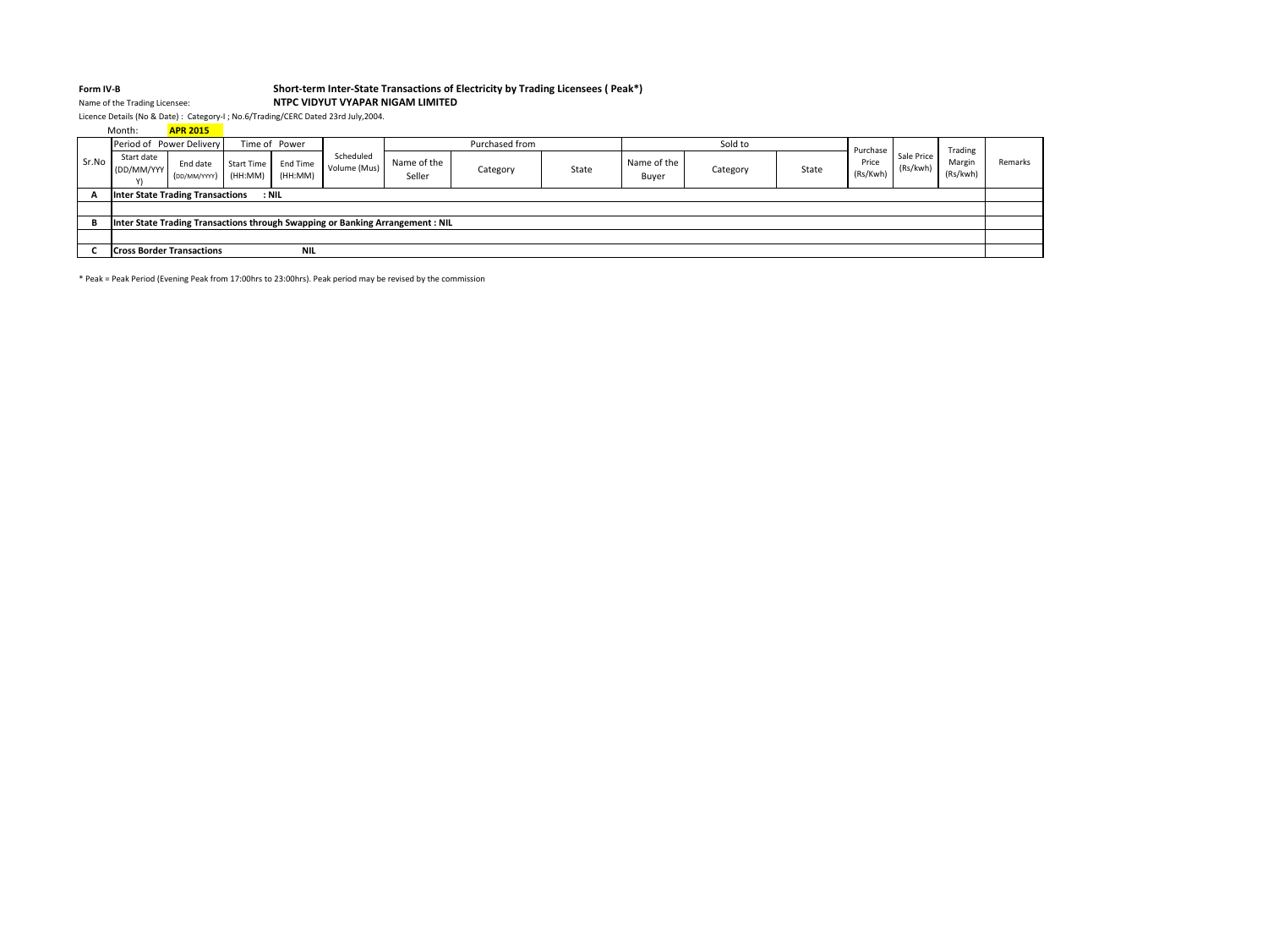## Form IV-CForm IV-C<br>Name of the Trading Licensee: **Short-term Inter-State Transactions of Electricity by Trading Licensees (Other than Peak & RTC)**

NTPC VIDYUT VYAPAR NIGAM LIMITED

Licence Details (No & Date) : Category-I ; No.6/Trading/CERC Dated 23rd July,2004. APR 2015

| Month: |  |
|--------|--|
|        |  |

|       | <u>.</u>                                        | Period of Power Delivery |                   | Time of Power Delivery     |                                                                          |                       | Purchased from                 |                      | Sold to                 |                              |            |                               |                          |                               |         |
|-------|-------------------------------------------------|--------------------------|-------------------|----------------------------|--------------------------------------------------------------------------|-----------------------|--------------------------------|----------------------|-------------------------|------------------------------|------------|-------------------------------|--------------------------|-------------------------------|---------|
| Sr.No | Start date<br>(DD/MM/YYYY) (DD/MM/YYYY) (HH:MM) | End date                 | <b>Start Time</b> | <b>End Time</b><br>(HH:MM) | Scheduled<br>Volume (Mus)                                                | Name of the<br>Seller | Category                       | State                | Name of the<br>Buyer    | Category                     | State      | Purchase<br>Price<br>(Rs/Kwh) | Sale Price<br>(Rs/kwh)   | Trading<br>Margin<br>(Rs/kwh) | Remarks |
|       | <b>Inter State Trading Transactions</b>         |                          |                   |                            |                                                                          |                       |                                |                      |                         |                              |            |                               |                          |                               |         |
|       | 01-04-15                                        | 30-04-15                 | 07:30             | 18:30                      |                                                                          | 1.048 JCFPL           | <b>IPP</b>                     | Gujarat              | Govt. of GOA Government |                              | <b>GOA</b> | 7.920                         | 7.990                    | 0.070                         |         |
|       | 04-04-15                                        | 04-04-15                 | 08:30             | 24:00                      |                                                                          | 1.113 GRIDCO          | Distribution licensee   Odisha |                      | <b>NPCL</b>             | <b>Distribution licensee</b> | <b>UP</b>  | 3.980                         | 4.000                    | 0.020                         |         |
|       |                                                 | <b>TOTAL</b>             |                   |                            | 2.161                                                                    |                       |                                |                      |                         |                              |            |                               |                          |                               |         |
| в     |                                                 |                          |                   |                            | Inter State Trading Transactions through Swapping or Banking Arrangement |                       |                                |                      |                         |                              |            |                               |                          |                               |         |
|       | 21-04-15                                        | 24-04-15                 | 10:00             | 24:00                      |                                                                          | 10.500 J&k PDD        | Government                     | Jammu & Kashmir BYPL |                         | Distribution licensee Delhi  |            | $\overline{\phantom{a}}$      | $\overline{\phantom{a}}$ | 0.040                         |         |
|       |                                                 | <b>TOTAL</b>             |                   |                            | 10.500                                                                   |                       |                                |                      |                         |                              |            |                               |                          |                               |         |
|       | <b>Cross Border Transactions</b>                |                          |                   |                            |                                                                          |                       |                                |                      |                         |                              |            |                               |                          |                               |         |
|       |                                                 | <b>TOTAL</b>             |                   |                            | <b>NIL</b>                                                               |                       |                                |                      |                         |                              |            |                               |                          |                               |         |

\$ = Purchase Price at Buyer periphery  $#$  = Purchase Price at seller periphery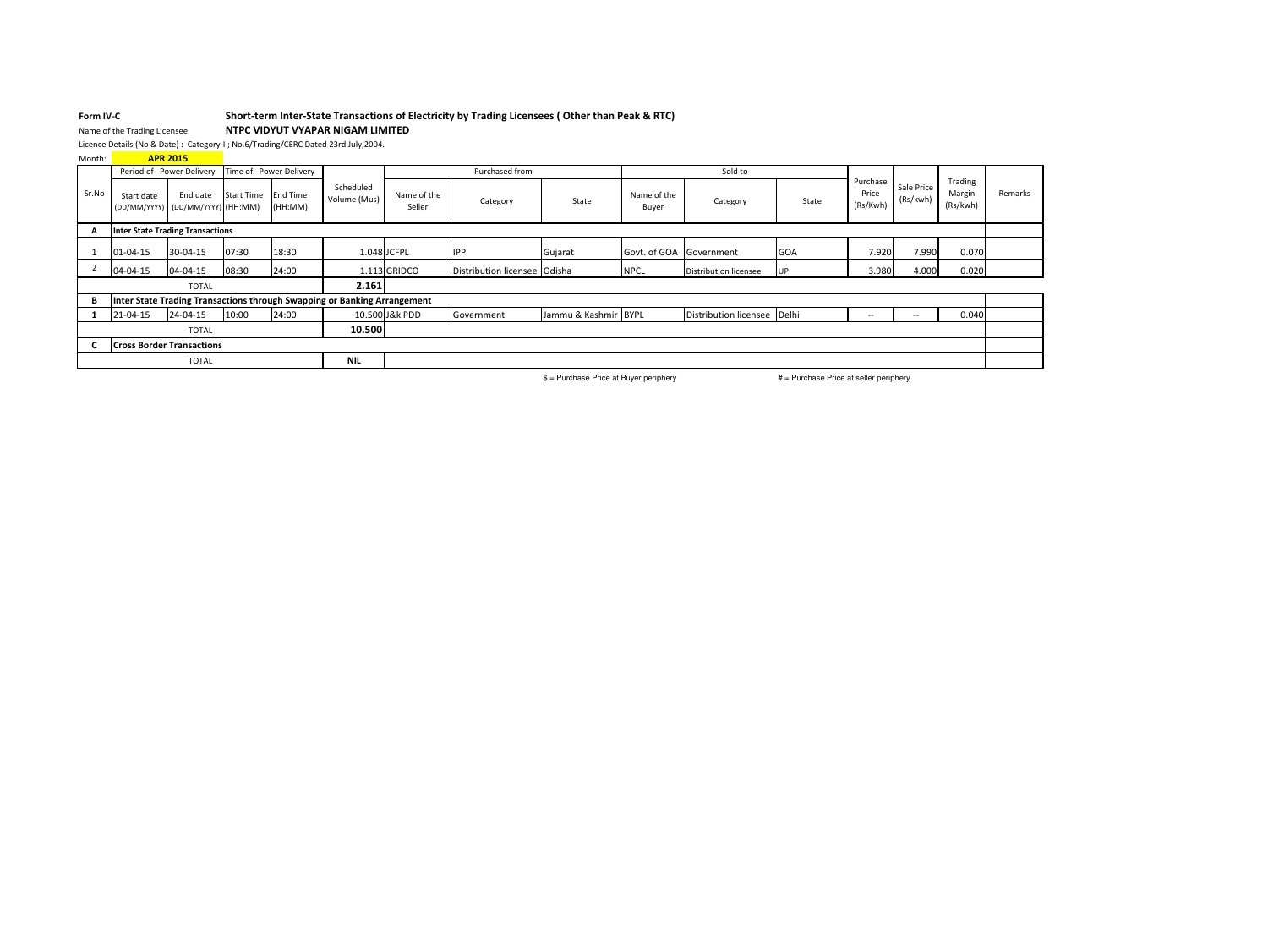## Form IV-D<br>Name of the Trading Licensees<br>Name of the Trading Licensee:<br>Name of the Trading Licensee:<br>Name of the Trading Licensee:

NTPC VIDYUT VYAPAR NIGAM LIMITED

Licence Details (No & Date) : Category-I ; No.6/Trading/CERC Dated 23rd July,2004.

| Month:         |                       | <b>MAR-2015</b>                                |                         |                                  |                                  |                              |                       |                                                |                  |                                 |                    |                                                 |                                               |                          |                       | <b>FORM IV-D</b>      |         |
|----------------|-----------------------|------------------------------------------------|-------------------------|----------------------------------|----------------------------------|------------------------------|-----------------------|------------------------------------------------|------------------|---------------------------------|--------------------|-------------------------------------------------|-----------------------------------------------|--------------------------|-----------------------|-----------------------|---------|
|                |                       |                                                |                         | <b>Actually Scheduled Volume</b> |                                  |                              | <b>Purchased From</b> |                                                |                  | Sold To                         |                    |                                                 | Purchase Price                                |                          | Sale Price            |                       | Remarks |
| Sr. No.        | Period of transaction |                                                | NVVN-<br>Solar<br>Power | Power                            | NVVN-Coal Total Bundled<br>Power | Name of Seller               | Category              | State                                          | Name of<br>Buyer | Category                        | State              | Wtd. Avg.<br>Rate of<br>NVVN-<br>Solar<br>Power | *Wtd.<br>Avg.Rate<br>of NVVN<br>Coal<br>Power | Bundled<br>Power<br>Rate | Bundled<br>Power Rate | <b>Trading Margin</b> |         |
|                | Date From             | Date To                                        | <b>MUs</b>              | <b>MUs</b>                       | <b>MUs</b>                       |                              |                       |                                                |                  |                                 |                    |                                                 | Rs/kWh Rs/kWh Rs/kWh                          |                          | Rs / kWh              | Rs / kWh              |         |
|                |                       | Inter-State & Intra-State Trading Transactions |                         |                                  |                                  |                              |                       |                                                |                  |                                 |                    |                                                 |                                               |                          |                       |                       |         |
|                | 1-Mar-15              | 31-Mar-15                                      | 13.018                  | 58.011                           | 71.029                           |                              |                       |                                                | <b>JVVNL</b>     | Distribution licensee           | Rajasthan          |                                                 |                                               |                          |                       |                       |         |
| $\overline{2}$ | 1-Mar-15              | 31-Mar-15                                      | 10.414                  | 46.409                           | 56.823                           |                              |                       |                                                | <b>JdVVNL</b>    | Distribution licensee           | Rajasthan          |                                                 | 3.0697                                        | 4.4597                   | 4.5297                | 0.07                  |         |
| 3              | 1-Mar-15              | 31-Mar-15                                      | 9.112                   | 40.608                           | 49.720                           |                              |                       |                                                | <b>AVVNL</b>     | <b>Distribution licensee</b>    | Rajasthan          |                                                 |                                               |                          |                       |                       |         |
| $\overline{a}$ | $1-Mar-15$            | 31-Mar-15                                      | 5.879                   | 17.627                           | 23.506                           |                              |                       |                                                | <b>PSPCL</b>     | Distribution licensee           | Punjab             |                                                 | 2.9028                                        | 4.8415                   | 4.9115                | 0.07                  |         |
| 5              | 1-Mar-15              | 31-Mar-15                                      | 13.490                  | 43.409                           | 56.899                           |                              |                       | Solar Projects located                         | UPPCL            | Distribution licensee U P       |                    |                                                 | 2.9299                                        | 4.7612                   | 4.8312                | 0.07                  |         |
| 6              | 1-Mar-15              | 31-Mar-15                                      | 3.203                   | 9.910                            | 13.113                           |                              |                       | in Rajasthan, Punjab,                          | <b>DVC</b>       | Government                      | <b>DVC</b>         |                                                 | 3.4759                                        | 5.2292                   | 5.2992                | 0.07                  |         |
|                | 1-Mar-15              | 31-Mar-15                                      | 3.219                   | 11.020                           | 14.240                           |                              |                       | Uttar Pradesh,<br>Karnataka, Orissa            | <b>GRIDCO</b>    | Distribution licensee           | Orissa             |                                                 | 3.2703                                        | 4.9395                   | 5.0095                | 0.07                  |         |
| 8              | 1-Mar-15              | 31-Mar-15                                      | 7.992                   | 33.639                           | 41.630                           | NVVN-Solar<br>Power from     |                       | Andhra Pradesh, Tan                            | WBSEDCI          | Distribution licensee           | <b>West Bengal</b> |                                                 | 3.0791                                        | 4.5332                   | 4.6032                | 0.07                  |         |
| 9              | 1-Mar-15              | 31-Mar-15                                      | 0.807                   | 2.522                            | 3.329                            | Solar Projects               |                       | Nadu, Maharashtra<br>&                         | <b>APDCL</b>     | Distribution licensee           | Assam              |                                                 | 3.6988                                        | 5.3838                   | 5.4538                | 0.07                  |         |
| 10             | 1-Mar-15              | 31-Mar-15                                      | 3.133                   | 12.680                           | 15.814                           | JNNSM Phase-I)               |                       | Northern Region =                              | <b>MSEDCL</b>    | Distribution licensee           | Maharashtra        |                                                 | 2.5859                                        | 4.1845                   | 4.2545                | 0.07                  |         |
| 11             | 1-Mar-15              | 31-Mar-15                                      | 3.653                   | 15.143                           | 18.796                           | &<br><b>NVVN-Coal</b>        | Generators            | FGUTPS-1,2 &3, NCTPS<br>2, RhTPS-1,2 &3, SSTP! | <b>CSPDCL</b>    | <b>Distribution licensee</b>    | Chhatisgarh        | 10.6539                                         | 2.5162                                        | 4.0977                   | 4.1677                | 0.07                  |         |
| 12             | 1-Mar-15              | 31-Mar-15                                      | 4.317                   | 22.500                           | 26.817                           | Power from                   |                       | 1, Western Region =                            | <b>TSSPDCL</b>   | <b>Distribution licensee</b>    | Telangana          |                                                 | 3.0337                                        | 4.2603                   | 4.3303                | 0.07                  |         |
| 13             | $1-Mar-15$            | 31-Mar-15                                      | 1.802                   | 9.392                            | 11.194                           | unallocated<br>quota of NTPC |                       | KSTPS-1 &3, MSTPS-1,<br>SPTPS-1&2, VSTPS-1,2,  | <b>TSNPDCI</b>   | Distribution licensee           | Telangana          |                                                 |                                               |                          |                       |                       |         |
| 14             | 1-Mar-15              | 31-Mar-15                                      | 1.317                   | 9.323                            | 10.639                           | Stations                     |                       | &4, Southern Region                            | <b>APEPDCL</b>   | Distribution licensee           | Andhra Pradesh     |                                                 | 3.0880                                        | 4.0243                   | 4.0943                | 0.07                  |         |
| 15             | 1-Mar-15              | 31-Mar-15                                      | 2.525                   | 17.881                           | 20.406                           |                              |                       | RSTPS-1&3, TSTPS-2,<br>SMPTS-2, Eastern        | <b>APSPDCL</b>   | Distribution licensee           | Andhra Pradesh     |                                                 |                                               |                          |                       |                       |         |
| 16             | 1-Mar-15              | 31-Mar-15                                      | 0.732                   | 3.516                            | 4.248                            |                              |                       | Region =FSTPS-1&3,<br>KhTPS-1&2, TSTPS-1       |                  | TANGEDCO Distribution licensee  | <b>Tamil Nadu</b>  |                                                 | 3.0483                                        | 4.3582                   | 4.4282                | 0.07                  |         |
| 17             | 1-Mar-15              | 31-Mar-15                                      | 5.324                   | 23.431                           | 28.755                           |                              |                       |                                                | <b>BESCOM</b>    | <b>Distribution licensee</b>    | Karnataka          |                                                 |                                               |                          |                       |                       |         |
| 18             | $1-Mar-15$            | 31-Mar-15                                      | 1.526                   | 6.714                            | 8.240                            |                              |                       |                                                | <b>GESCOM</b>    | Distribution licensee           | Karnataka          |                                                 |                                               |                          |                       |                       |         |
| 19             | 1-Mar-15              | 31-Mar-15                                      | 2.152                   | 9.469                            | 11.621                           |                              |                       |                                                | HESCOM           | Distribution licensee           | Karnataka          |                                                 | 3.0475                                        | 4.4558                   | 4.5258                | 0.07                  |         |
| 20             | 1-Mar-15              | 31-Mar-15                                      | 0.941                   | 4.140                            | 5.081                            |                              |                       |                                                | MESCOM           | <b>Distribution licensee</b>    | Karnataka          |                                                 |                                               |                          |                       |                       |         |
| 21             | 1-Mar-15              | 31-Mar-15                                      | 1.178                   | 5.182                            | 6.360                            |                              |                       |                                                | <b>CESC</b>      | Distribution licensee Karnataka |                    |                                                 |                                               |                          |                       |                       |         |

\* Wtd. Average Rate for Power from NTPC Stations as per CERC tariff based on scheduled energy by Discoms.

Month: <mark>Period of Power Delivery MEDIUM TERM</mark>

|        |                                  | Period of Power Delivery Time of Power Delivery |                   |                            |                           | Purchased from                                                           |                                    |             | Purchase             |                              | Trading        |                   |                        |                    |         |
|--------|----------------------------------|-------------------------------------------------|-------------------|----------------------------|---------------------------|--------------------------------------------------------------------------|------------------------------------|-------------|----------------------|------------------------------|----------------|-------------------|------------------------|--------------------|---------|
| Sr.No  | Start date<br>(DD/MM/YYYY)       | End date<br>(DD/MM/YYYY) (HH:MM)                | <b>Start Time</b> | <b>End Time</b><br>(HH:MM) | Scheduled<br>Volume (Mus) | Name of the<br>Seller                                                    | Category                           | State       | Name of the<br>Buyer | Category                     | State          | Price<br>(Rs/Kwh) | Sale Price<br>(Rs/kwh) | Margin<br>(Rs/kwh) | Remarks |
|        | Inter State Trading Transactions |                                                 |                   |                            |                           |                                                                          |                                    |             |                      |                              |                |                   |                        |                    |         |
|        | 01-04-15                         | 30-04-15                                        | 00:00             | 24:00                      |                           | 107.286 CSPDCL                                                           | Distribution licensee Chhattisgarh |             | <b>KSEB</b>          | <b>Distribution licensee</b> | Kerala         | 4.100             | 4.140                  | 0.040              |         |
| в      |                                  |                                                 |                   |                            |                           | Inter State Trading Transactions through Swapping or Banking Arrangement | NIL                                |             |                      |                              |                |                   |                        |                    |         |
| Month: |                                  | <b>APR 2015</b>                                 |                   | <b>LONG TERM</b>           |                           |                                                                          |                                    |             |                      |                              |                |                   |                        |                    |         |
|        | <b>Cross Border Transactions</b> |                                                 |                   |                            |                           |                                                                          |                                    |             |                      |                              |                |                   |                        |                    |         |
|        | 01-04-15                         | 30-04-15                                        | 00:00             | 24:00                      | 156.496                   | <b>NTPC Stations</b>                                                     | Generator                          | <b>ISGS</b> | NVVN A/c BPDB        | Nodal agency                 | for Bangladesh | #2.39             | ##2.432                | 0.042              |         |
|        |                                  |                                                 |                   |                            |                           |                                                                          |                                    |             |                      |                              |                |                   |                        |                    |         |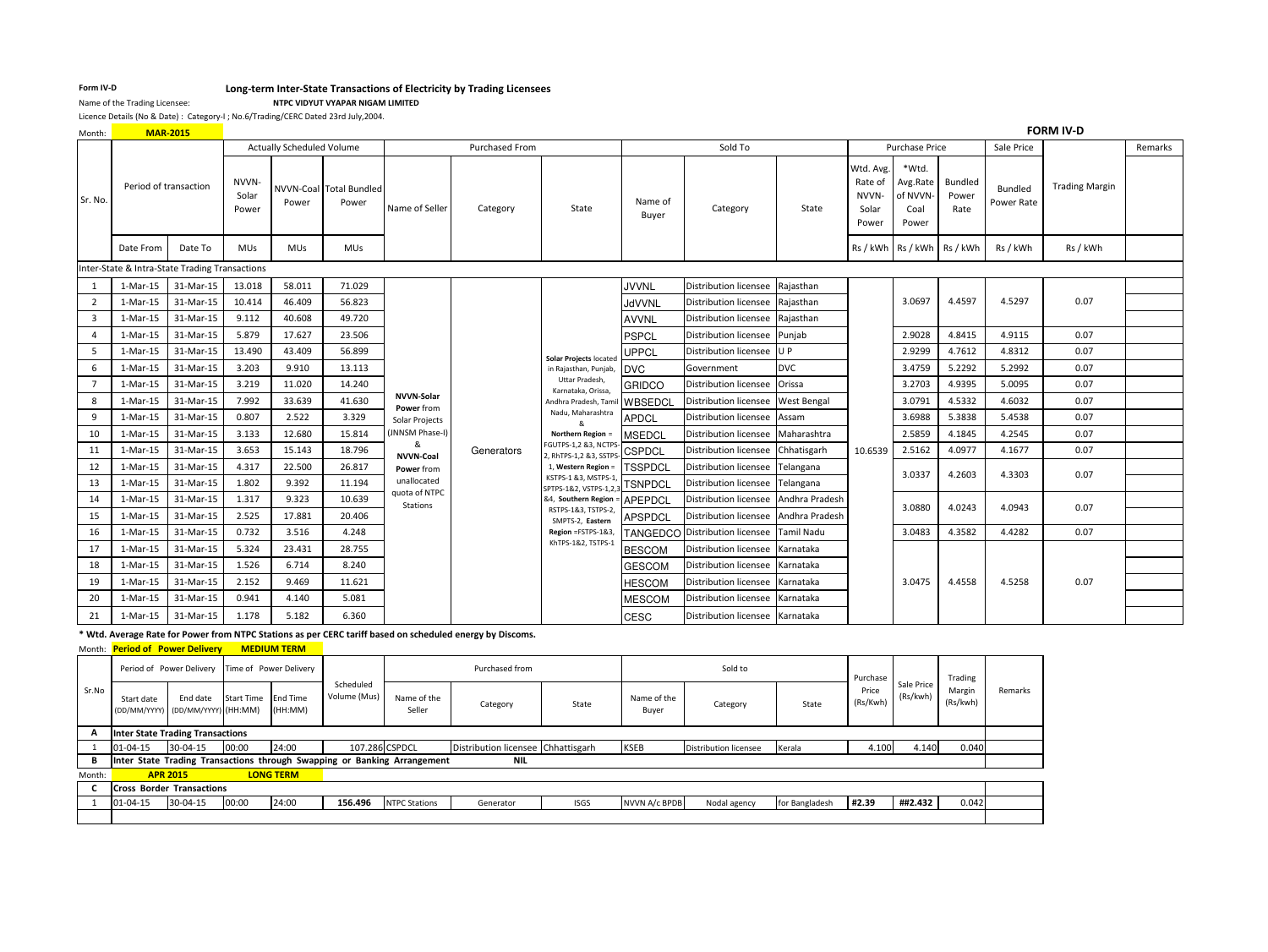## Form IV-EForm IV-E Morra-State Transactions of Electricity by Trading Licensees<br>Name of the Trading Licensee: NTPC VIDYUT VYAPAR NIGAM LIMITED

| Month:         | <b>APR 2015</b>                |                |
|----------------|--------------------------------|----------------|
| Sr. No.        | <b>Total Transacted Volume</b> | State          |
| 1              | 15.830                         | Andhra Pradesh |
| $\overline{2}$ | 44.400                         | Odisha         |
| 3              |                                |                |
|                |                                |                |
| <b>TOTAL</b>   | 60.230                         |                |
|                | <b>Long Term Transactions</b>  | NIL            |
| 1              |                                |                |
| 2              |                                |                |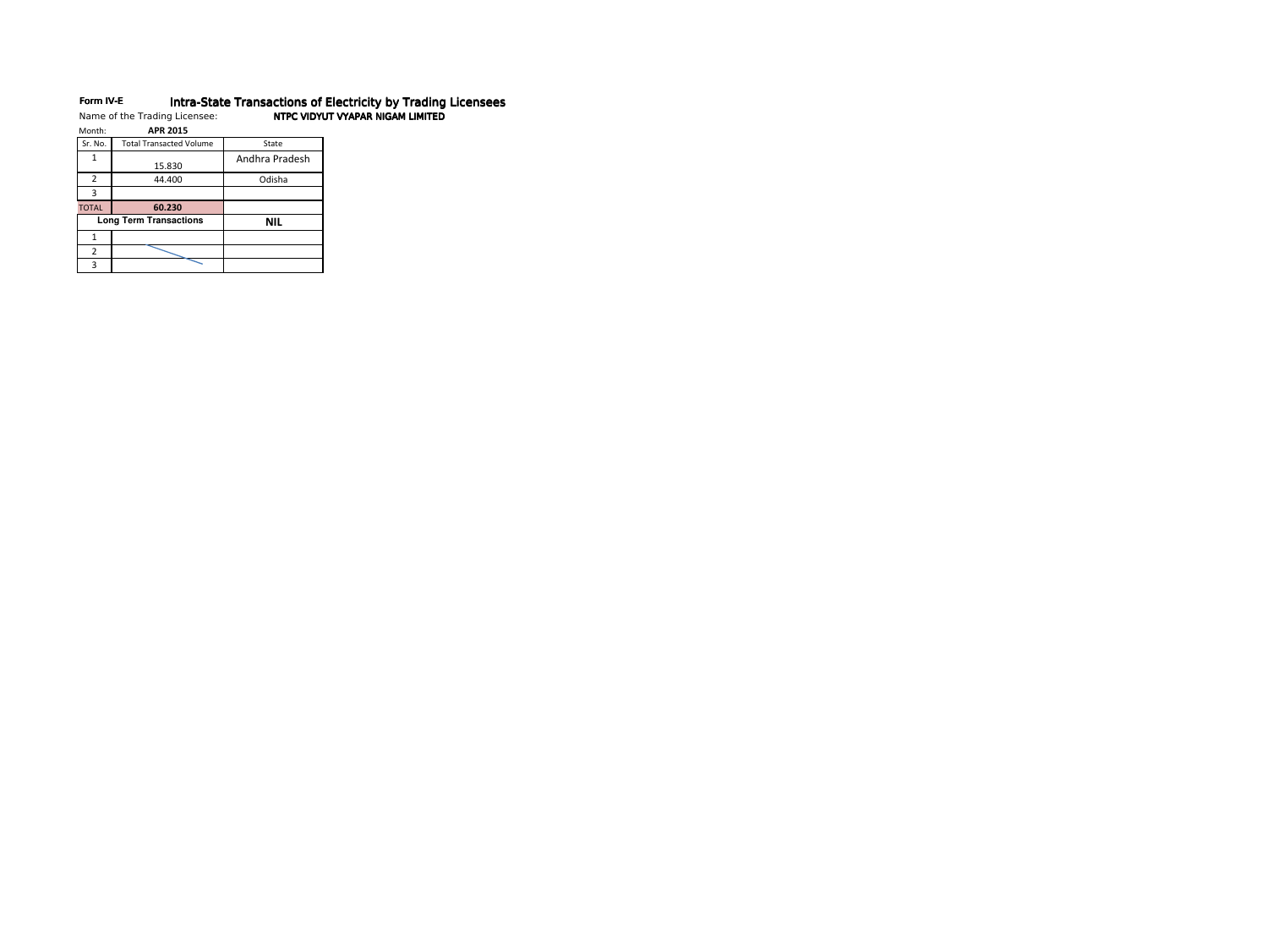| Month: | <b>APR 2015</b>            |                              |                                   |                      |                               |              |                           | Form IV-F Page 1 |
|--------|----------------------------|------------------------------|-----------------------------------|----------------------|-------------------------------|--------------|---------------------------|------------------|
|        |                            | Total                        |                                   | <b>Purchase form</b> |                               | Sold to      |                           |                  |
| SI No  | Date of<br><b>Delivery</b> | Scheduled<br>Volume<br>(MUs) | Name of<br>Seller /<br>Name of PX | State                | Name of Buyer<br>/ Name of PX | <b>State</b> | Margin charged<br>(₹/kwh) |                  |
| 1      | 01-Apr-15                  |                              | 0.100000 Govt. of GGoa            |                      | IEX                           |              | ≤0.04                     |                  |
| 2      | 01-Apr-15                  | 0.450000 IEX                 |                                   |                      | Govt. of GoalGoa              |              | ≤0.04                     |                  |
| 3      | 02-Apr-15                  |                              | 0.100000 Govt. of GGoa            |                      | IEX                           |              | ≤0.04                     |                  |
| 4      | 02-Apr-15                  | 0.450000 IEX                 |                                   |                      | Govt. of GoalGoa              |              | ≤0.04                     |                  |
| 5      | 03-Apr-15                  |                              | 0.100000 Govt. of GGoa            |                      | IEX                           |              | ≤0.04                     |                  |
| 6      | 03-Apr-15                  | 0.450000 IEX                 |                                   |                      | Govt. of GoalGoa              |              | ≤0.04                     |                  |
| 7      | 04-Apr-15                  |                              | 0.100000 Govt. of GGoa            |                      | IEX                           |              | ≤0.04                     |                  |
| 8      | 04-Apr-15                  | 0.390000 IEX                 |                                   |                      | Govt. of GoalGoa              |              | ≤0.04                     |                  |
| 9      | 05-Apr-15                  |                              | $0.186250$ Govt. of GGoa          |                      | IEX                           |              | ≤0.04                     |                  |
| 10     | 05-Apr-15                  | 0.090000 IEX                 |                                   |                      | Govt. of GoalGoa              |              | ≤0.04                     |                  |
| 11     | 06-Apr-15                  |                              | 0.120000 Govt. of GGoa            |                      | IEX                           |              | ≤0.04                     |                  |
| 12     | 06-Apr-15                  | 0.465000 IEX                 |                                   |                      | Govt. of GoalGoa              |              | ≤0.04                     |                  |
| 13     | 07-Apr-15                  |                              | $0.150000$ Govt. of GGoa          |                      | IEX                           |              | ≤0.04                     |                  |
| 14     | 07-Apr-15                  | 0.408645 IEX                 |                                   |                      | Govt. of GoalGoa              |              | ≤0.04                     |                  |
| 15     | 08-Apr-15                  |                              | 0.150000 Govt. of GGoa            |                      | IEX                           |              | ≤0.04                     |                  |
| 16     | 08-Apr-15                  | 0.510000 IEX                 |                                   |                      | Govt. of GoalGoa              |              | ≤0.04                     |                  |
| 17     | 09-Apr-15                  |                              | 0.150000 Govt. of GGoa            |                      | IEX                           |              | ≤0.04                     |                  |
| 18     | 09-Apr-15                  | 0.482918 IEX                 |                                   |                      | Govt. of GoalGoa              |              | ≤0.04                     |                  |
| 19     | 10-Apr-15                  |                              | 0.150000 Govt. of GGoa            |                      | IEX                           |              | ≤0.04                     |                  |
| 20     | 10-Apr-15                  | 0.472500 IEX                 |                                   |                      | Govt. of GoalGoa              |              | ≤0.04                     |                  |
| 21     | 11-Apr-15                  |                              | 0.200000 Govt. of GGoa            |                      | IEX                           |              | ≤0.04                     |                  |
| 22     | 11-Apr-15                  | 0.346300 IEX                 |                                   |                      | Govt. of GoalGoa              |              | ≤0.04                     |                  |
| 23     | 12-Apr-15                  |                              | 0.468750 Govt. of GGoa            |                      | IEX                           |              | ≤0.04                     |                  |
| 24     | 12-Apr-15                  | 0.075000 IEX                 |                                   |                      | Govt. of GoalGoa              |              | ≤0.04                     |                  |
| 25     | 13-Apr-15                  |                              | 0.192500 Govt. of GGoa            |                      | IEX                           |              | ≤0.04                     |                  |
| 26     | 13-Apr-15                  | 0.510000 IEX                 |                                   |                      | Govt. of GoalGoa              |              | ≤0.04                     |                  |
| 27     | 14-Apr-15                  |                              | $0.196250$ Govt. of GGoa          |                      | IEX                           |              | ≤0.04                     |                  |
| 28     | 14-Apr-15                  | 0.330000 IEX                 |                                   |                      | Govt. of GoalGoa              |              | ≤0.04                     |                  |
| 29     | 15-Apr-15                  |                              | 0.147500 Govt. of GGoa            |                      | IEX                           |              | ≤0.04                     |                  |
| 30     | 15-Apr-15                  | 0.510000 IEX                 |                                   |                      | Govt. of GoalGoa              |              | ≤0.04                     |                  |
| 31     | 16-Apr-15                  |                              | 0.150000 Govt. of GGoa            |                      | IEX                           |              | ≤0.04                     |                  |
| 32     | 16-Apr-15                  | 0.510000 IEX                 |                                   |                      | Govt. of GoalGoa              |              | ≤0.04                     |                  |
| 33     | 17-Apr-15                  |                              | 0.150000 Govt. of GGoa            |                      | IEX                           |              | ≤0.04                     |                  |
| 34     | 17-Apr-15                  | 0.510000 IEX                 |                                   |                      | Govt. of GoalGoa              |              | ≤0.04                     |                  |
| 35     | 18-Apr-15                  |                              | 0.200000 Govt. of GGoa            |                      | IEX                           |              | ≤0.04                     |                  |
| 36     | 18-Apr-15                  | 0.295000 IEX                 |                                   |                      | Govt. of GoalGoa              |              | ≤0.04                     |                  |

# Form IV-F Day Ahead Power Exchange Transactions of Electricity by Trading Licensees Name of the Trading Licensee: NTPC VIDYUT VYAPAR NIGAM LIMITED NTPC VIDYUT VYAPAR NIGAM LIMITED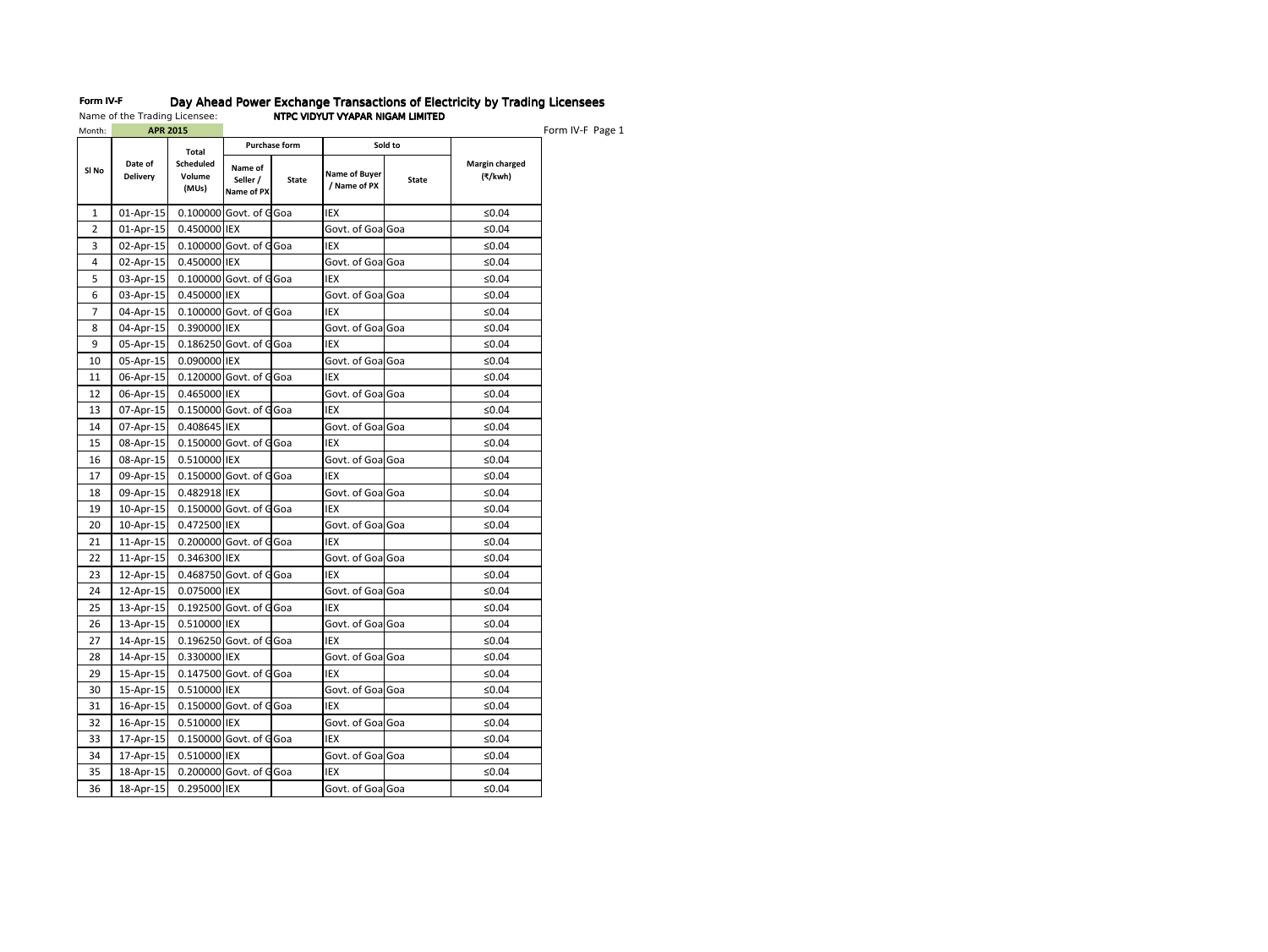| 37 | 19-Apr-15 | 0.687810 Govt. of GGoa |  | <b>IEX</b>        | ≤0.04 |
|----|-----------|------------------------|--|-------------------|-------|
|    |           |                        |  |                   |       |
| 38 | 19-Apr-15 | 0.060000 IEX           |  | Govt. of GoalGoa  | ≤0.04 |
| 39 | 20-Apr-15 | 0.196250 Govt. of GGoa |  | <b>IEX</b>        | ≤0.04 |
| 40 | 20-Apr-15 | 0.510000 IEX           |  | Govt. of GoalGoa  | ≤0.04 |
| 41 | 21-Apr-15 | 0.150000 Govt. of GGoa |  | <b>IEX</b>        | ≤0.04 |
| 42 | 21-Apr-15 | 0.533123 IEX           |  | Govt. of GoalGoa  | ≤0.04 |
| 43 | 22-Apr-15 | 0.150000 Govt. of GGoa |  | IEX               | ≤0.04 |
| 44 | 22-Apr-15 | 0.465000 IEX           |  | Govt. of GoalGoa  | ≤0.04 |
| 45 | 23-Apr-15 | 0.150000 Govt. of GGoa |  | IEX               | ≤0.04 |
| 46 | 23-Apr-15 | 0.540000 IEX           |  | Govt. of GoalGoa  | ≤0.04 |
| 47 | 24-Apr-15 | 0.137500 Govt. of GGoa |  | <b>IEX</b>        | ≤0.04 |
| 48 | 24-Apr-15 | 0.540000 IEX           |  | Govt. of GoalGoa  | ≤0.04 |
| 49 | 25-Apr-15 | 0.101098 Govt. of GGoa |  | IEX               | ≤0.04 |
| 50 | 25-Apr-15 | 0.510000 IEX           |  | Govt. of GoalGoa  | ≤0.04 |
| 51 | 26-Apr-15 | 0.229293 Govt. of GGoa |  | IEX               | ≤0.04 |
| 52 | 26-Apr-15 | 0.075000 IEX           |  | Govt. of GoalGoa  | ≤0.04 |
| 53 | 27-Apr-15 | 0.301723 Govt. of GGoa |  | <b>IEX</b>        | ≤0.04 |
| 54 | 27-Apr-15 | 0.260000 IEX           |  | Govt. of GoalGoa  | ≤0.04 |
| 55 | 28-Apr-15 | 0.400000 Govt. of GGoa |  | <b>IEX</b>        | ≤0.04 |
| 56 | 28-Apr-15 | 0.305000 IEX           |  | Govt. of Goal Goa | ≤0.04 |
| 57 | 29-Apr-15 | 0.304523 Govt. of GGoa |  | <b>IEX</b>        | ≤0.04 |
| 58 | 29-Apr-15 | 0.250000 IEX           |  | Govt. of Goal Goa | ≤0.04 |
| 59 | 30-Apr-15 | 0.390148 Govt. of GGoa |  | <b>IEX</b>        | ≤0.04 |
| 60 | 30-Apr-15 | 0.250000 IEX           |  | Govt. of GoalGoa  | ≤0.04 |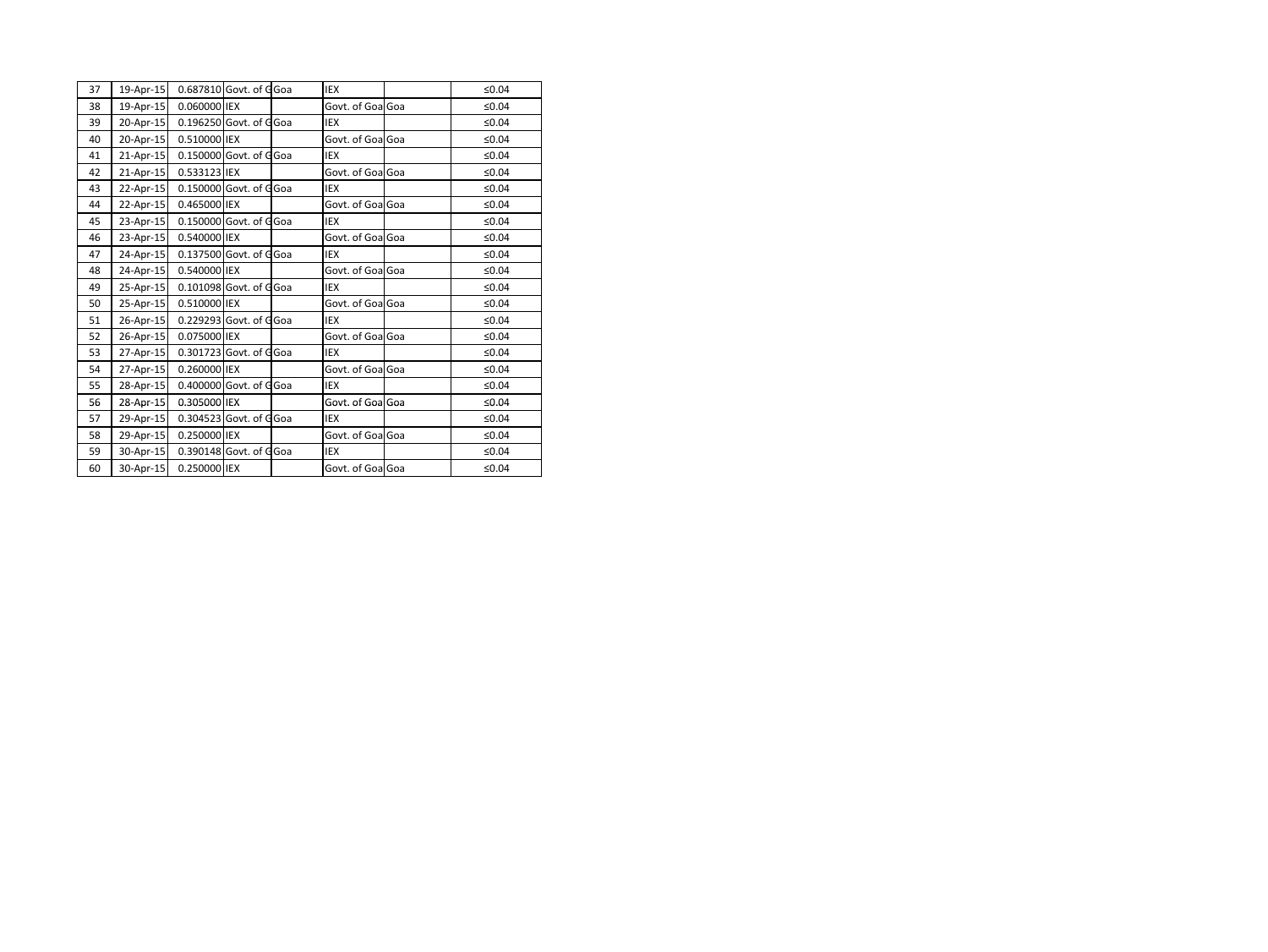# Form IV-G Term Ahead Power Exchange Transactions of Electricity by Trading Licensees Name of the Trading Licensee: NTPC VIDYUT VYAPAR NIGAM LIMITED NTPC VIDYUT VYAPAR NIGAM LIMITED

| Month:       |                            | <b>APR 2015</b>                                       |                  |                              |                        |                           |                |       |               |         |                                     |                   |
|--------------|----------------------------|-------------------------------------------------------|------------------|------------------------------|------------------------|---------------------------|----------------|-------|---------------|---------|-------------------------------------|-------------------|
|              | Period of                  | Period of Power Delivery                              |                  |                              | Time of Power Dilivery |                           | Purchased from |       |               | Sold to |                                     | Trading           |
| Sr.No        | Power<br>/ PXIL)           | Start date<br>Exchange (IEX (DD/MM/YYY (DD/MM/Y<br>Y) | End date<br>YYY) | <b>Start Time</b><br>(HH:MM) | End Time<br>(HH:MM)    | Scheduled<br>Volume (Mus) | Name of Seller | State | Name of Buyer | State   | <b>Transaction Price</b><br>(₹/Kwh) | mragin<br>(₹/kwh) |
| А            | <b>Intra-Day Contracts</b> |                                                       |                  |                              |                        |                           |                |       |               |         |                                     |                   |
| 1            |                            |                                                       |                  |                              |                        |                           |                |       |               |         |                                     |                   |
| 2            |                            |                                                       |                  |                              |                        |                           |                |       |               |         |                                     |                   |
| 3            |                            |                                                       |                  |                              |                        |                           |                |       |               |         |                                     |                   |
| в            |                            | Day-Ahead Contingency Contracts                       |                  |                              |                        |                           |                |       |               |         |                                     |                   |
| $\mathbf{1}$ |                            |                                                       |                  |                              |                        |                           |                |       |               |         |                                     |                   |
| 2            |                            |                                                       |                  |                              |                        |                           |                |       |               |         |                                     |                   |
| 3            |                            |                                                       |                  |                              |                        |                           |                |       |               |         |                                     |                   |
| C            | <b>Daily Contracts</b>     |                                                       |                  |                              |                        |                           |                |       |               |         |                                     |                   |
|              |                            |                                                       |                  |                              |                        |                           |                |       |               |         |                                     |                   |
| 2            |                            |                                                       |                  |                              |                        |                           |                |       |               |         |                                     |                   |
| 3            |                            |                                                       |                  |                              |                        |                           |                |       |               |         |                                     |                   |
| D            | <b>Weekly Contracts</b>    |                                                       |                  |                              |                        |                           |                |       |               |         |                                     |                   |
| 1            |                            |                                                       |                  |                              |                        |                           |                |       |               |         |                                     |                   |
| 2            |                            |                                                       |                  |                              |                        |                           |                |       |               |         |                                     |                   |
| 3            |                            |                                                       |                  |                              |                        |                           |                |       |               |         |                                     |                   |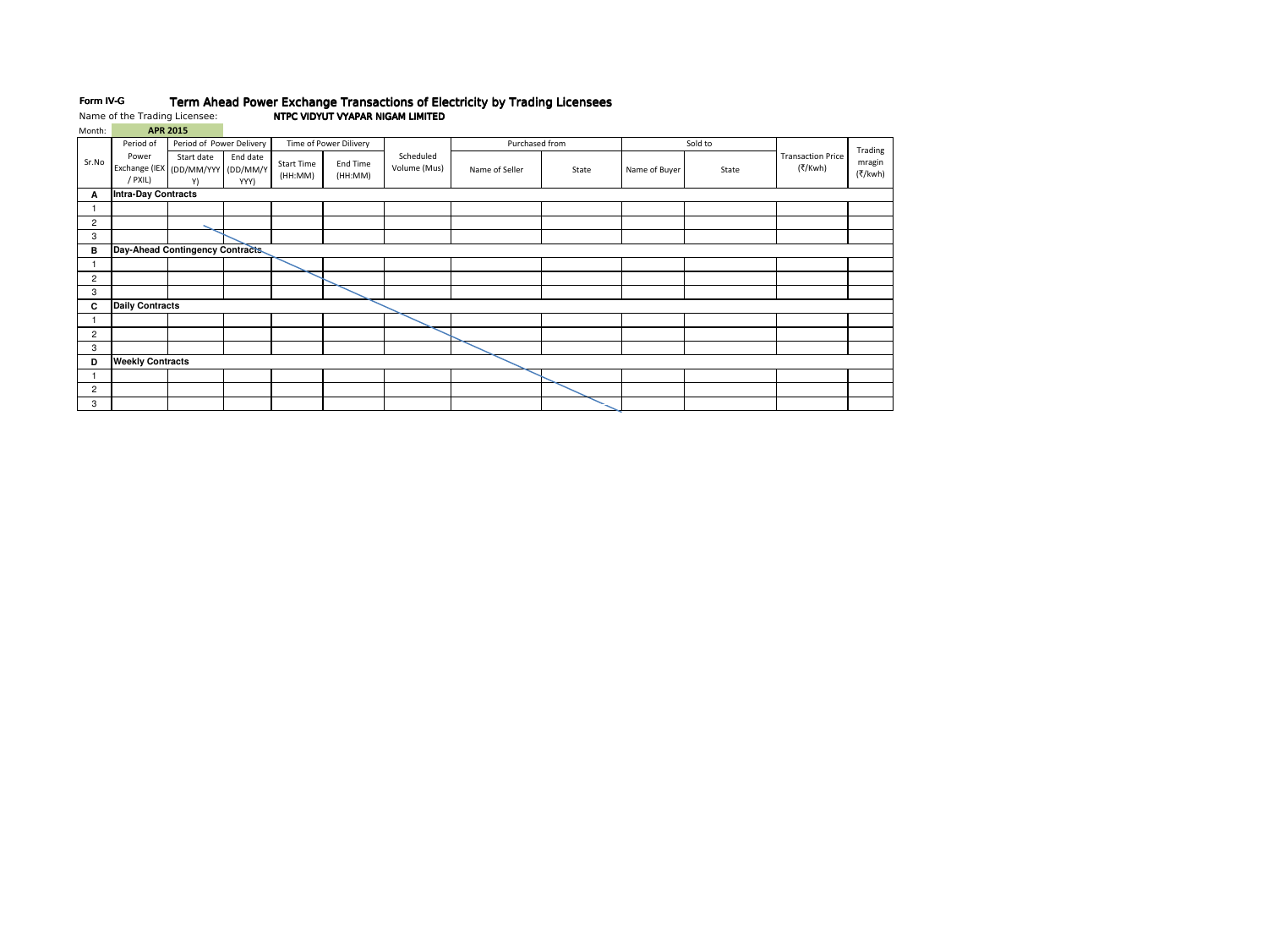# Form IV-H Menewable Energy Certificates(REC) Trading on Power Exchange by Trading Licensees<br>Name of the Trading Licensee: NTPC VIDYUT VYAPAR NIGAM LIMITED

| Date of Trading: DD/MM/YYYY |
|-----------------------------|
|                             |

| Sr.<br>No. | <b>Name of REC Client</b> | <b>Client Type</b><br>(Renewable<br>generator/<br>Obligated<br><b>Fntities</b> | Name of Power<br>Exchange | Volume<br>(RECs) | <b>Market Clearing</b><br>Price<br>(7/REC) | <b>Trading</b><br><b>Margin</b><br>(₹/KWh) |
|------------|---------------------------|--------------------------------------------------------------------------------|---------------------------|------------------|--------------------------------------------|--------------------------------------------|
|            | Non Solar RECs            |                                                                                |                           |                  |                                            |                                            |
|            |                           |                                                                                |                           |                  |                                            |                                            |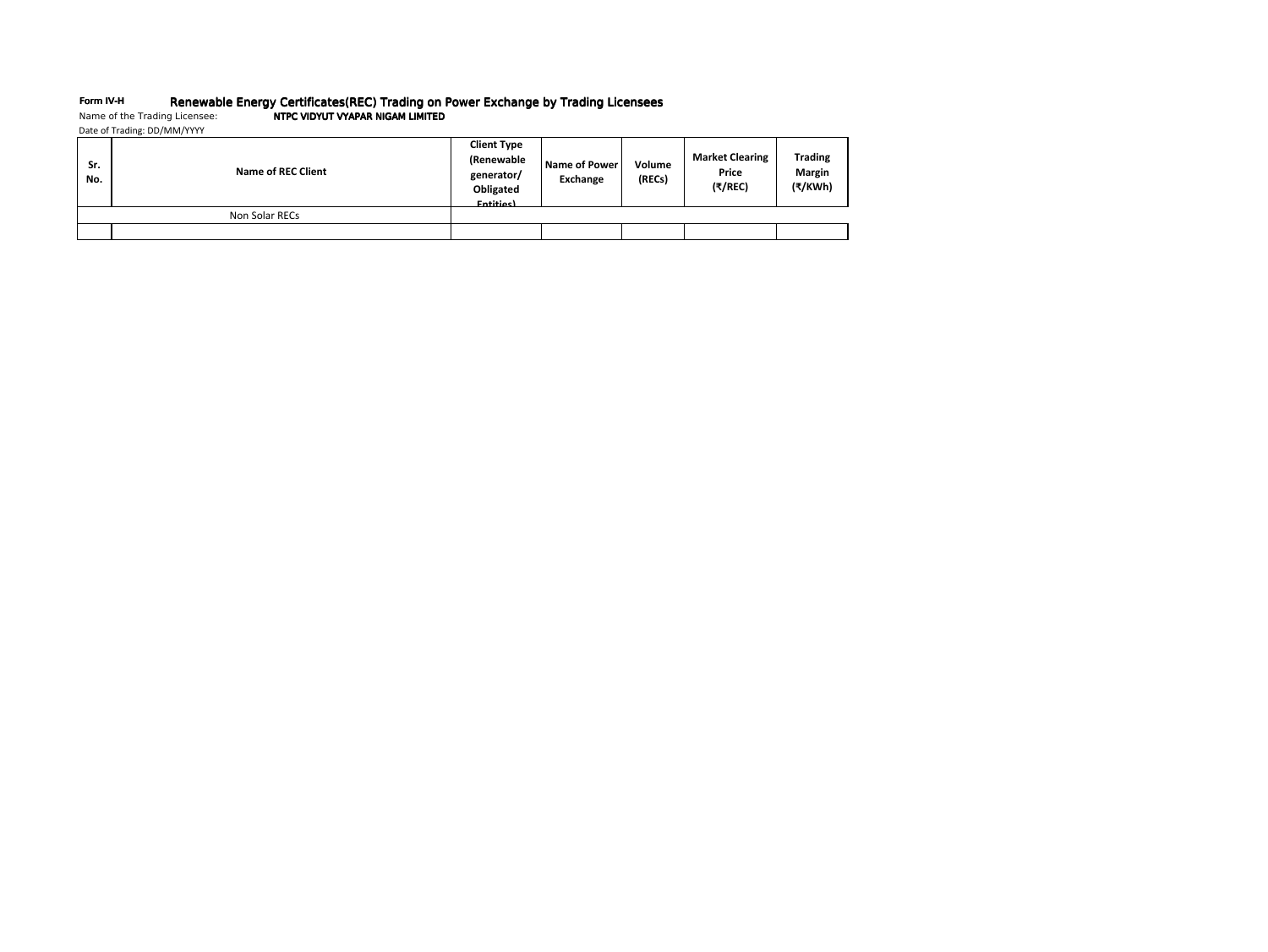| Month:                                               | <b>APR 2015</b>                             |                                                         |                                  |                                   |  |  |  |  |
|------------------------------------------------------|---------------------------------------------|---------------------------------------------------------|----------------------------------|-----------------------------------|--|--|--|--|
| Long                                                 | Position of Trader (Purchased but not sold) |                                                         |                                  |                                   |  |  |  |  |
| Sr.No                                                | Date of Contract<br>(DD/MM/YYYY)            | <b>Uncontracted tenure</b><br>(Open Position) in Days / | <b>Uncontracted Volume (Mus)</b> | <b>Purchase Price</b><br>(₹/kwh)* |  |  |  |  |
|                                                      |                                             |                                                         |                                  |                                   |  |  |  |  |
| $\overline{c}$                                       |                                             |                                                         |                                  |                                   |  |  |  |  |
| 3                                                    |                                             |                                                         |                                  |                                   |  |  |  |  |
| 4                                                    |                                             |                                                         |                                  |                                   |  |  |  |  |
| Position of Trader (Sale but not purchased)<br>Short |                                             |                                                         |                                  |                                   |  |  |  |  |
| Sr.No                                                | <b>Date of Contract</b><br>(DD/MM/YYYY)     | Uncontracted tenure<br>(Open Position) in Days /        | <b>Uncontracted Volume (Mus)</b> | <b>Purchase Price</b><br>(₹/kwh)* |  |  |  |  |
|                                                      |                                             |                                                         |                                  |                                   |  |  |  |  |
| $\overline{2}$                                       |                                             |                                                         |                                  |                                   |  |  |  |  |
| 3                                                    |                                             |                                                         |                                  |                                   |  |  |  |  |
| 4                                                    |                                             |                                                         |                                  |                                   |  |  |  |  |

# Form IV-I Open Position of Inter-State Electricity Contracts by Trading Licensees Name of the Trading Licensee: NTPC VIDYUT VYAPAR NIGAM LIMITED NTPC VIDYUT VYAPAR NIGAM LIMITED

\* Price has to be reported separately for each contract.